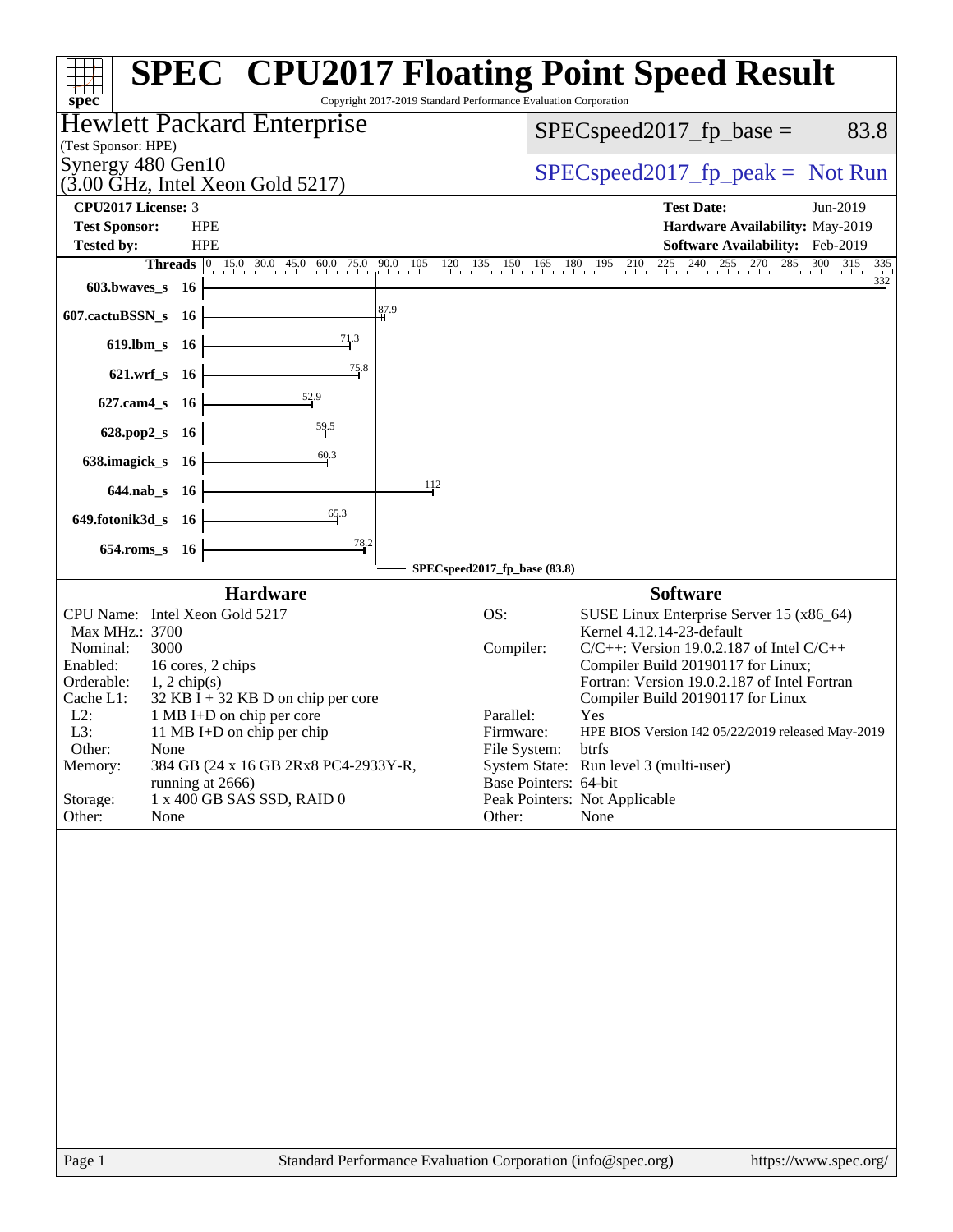# **[SPEC CPU2017 Floating Point Speed Result](http://www.spec.org/auto/cpu2017/Docs/result-fields.html#SPECCPU2017FloatingPointSpeedResult)**

Copyright 2017-2019 Standard Performance Evaluation Corporation

### Hewlett Packard Enterprise

### $SPEC speed2017_fp\_base = 83.8$

(Test Sponsor: HPE)

**[spec](http://www.spec.org/)**

(3.00 GHz, Intel Xeon Gold 5217)

Synergy 480 Gen10  $SPEC speed2017$  fp\_peak = Not Run

**[CPU2017 License:](http://www.spec.org/auto/cpu2017/Docs/result-fields.html#CPU2017License)** 3 **[Test Date:](http://www.spec.org/auto/cpu2017/Docs/result-fields.html#TestDate)** Jun-2019 **[Test Sponsor:](http://www.spec.org/auto/cpu2017/Docs/result-fields.html#TestSponsor)** HPE **[Hardware Availability:](http://www.spec.org/auto/cpu2017/Docs/result-fields.html#HardwareAvailability)** May-2019 **[Tested by:](http://www.spec.org/auto/cpu2017/Docs/result-fields.html#Testedby)** HPE **[Software Availability:](http://www.spec.org/auto/cpu2017/Docs/result-fields.html#SoftwareAvailability)** Feb-2019

#### **[Results Table](http://www.spec.org/auto/cpu2017/Docs/result-fields.html#ResultsTable)**

|                                                     | <b>Base</b>             |                |       |                |       |                | <b>Peak</b> |                |                |              |                |              |                |              |
|-----------------------------------------------------|-------------------------|----------------|-------|----------------|-------|----------------|-------------|----------------|----------------|--------------|----------------|--------------|----------------|--------------|
| <b>Benchmark</b>                                    | <b>Threads</b>          | <b>Seconds</b> | Ratio | <b>Seconds</b> | Ratio | <b>Seconds</b> | Ratio       | <b>Threads</b> | <b>Seconds</b> | <b>Ratio</b> | <b>Seconds</b> | <b>Ratio</b> | <b>Seconds</b> | <b>Ratio</b> |
| $603.bwaves$ s                                      | 16                      | 178            | 332   | 178            | 332   | 179            | 330         |                |                |              |                |              |                |              |
| 607.cactuBSSN s                                     | 16                      | 193            | 86.5  | 189            | 88.1  | 190            | 87.9        |                |                |              |                |              |                |              |
| $619.1$ bm s                                        | 16                      | 73.3           | 71.5  | 73.4           | 71.3  | 73.6           | 71.2        |                |                |              |                |              |                |              |
| $621.wrf$ s                                         | 16                      | <u>175</u>     | 75.8  | 175            | 75.6  | 174            | 75.8        |                |                |              |                |              |                |              |
| $627$ .cam4 s                                       | 16                      | 168            | 52.8  | 168            | 52.9  | 167            | 52.9        |                |                |              |                |              |                |              |
| $628.pop2_s$                                        | 16                      | 199            | 59.5  | 200            | 59.5  | 200            | 59.5        |                |                |              |                |              |                |              |
| 638.imagick_s                                       | 16                      | 239            | 60.4  | 239            | 60.3  | 239            | 60.2        |                |                |              |                |              |                |              |
| $644$ .nab s                                        | 16                      | 157            | 112   | 157            | 111   | 157            | <u> 112</u> |                |                |              |                |              |                |              |
| 649.fotonik3d s                                     | 16                      | 139            | 65.4  | 140            | 65.1  | <u>140</u>     | 65.3        |                |                |              |                |              |                |              |
| $654$ .roms s                                       | 16                      | 200            | 78.5  | 202            | 78.0  | 201            | 78.2        |                |                |              |                |              |                |              |
| $SPEC speed2017_fp\_base =$<br>83.8                 |                         |                |       |                |       |                |             |                |                |              |                |              |                |              |
| $CDFC_{\alpha p, \alpha q}$ $2017$ fr $p, \alpha q$ | $Nof$ D <sub>1111</sub> |                |       |                |       |                |             |                |                |              |                |              |                |              |

**EUspeed2017\_ip\_peak =** 

Results appear in the [order in which they were run.](http://www.spec.org/auto/cpu2017/Docs/result-fields.html#RunOrder) Bold underlined text [indicates a median measurement](http://www.spec.org/auto/cpu2017/Docs/result-fields.html#Median).

#### **[Operating System Notes](http://www.spec.org/auto/cpu2017/Docs/result-fields.html#OperatingSystemNotes)**

 Stack size set to unlimited using "ulimit -s unlimited" Transparent Huge Pages enabled by default Prior to runcpu invocation Filesystem page cache synced and cleared with: sync; echo 3 > /proc/sys/vm/drop\_caches

#### **[General Notes](http://www.spec.org/auto/cpu2017/Docs/result-fields.html#GeneralNotes)**

Environment variables set by runcpu before the start of the run: KMP\_AFFINITY = "granularity=core,compact" LD\_LIBRARY\_PATH = "/home/cpu2017\_u2/lib/ia32:/home/cpu2017\_u2/lib/intel64" OMP\_STACKSIZE = "192M"

 Binaries compiled on a system with 1x Intel Core i9-7900X CPU + 32GB RAM memory using Redhat Enterprise Linux 7.5 NA: The test sponsor attests, as of date of publication, that CVE-2017-5754 (Meltdown) is mitigated in the system as tested and documented. Yes: The test sponsor attests, as of date of publication, that CVE-2017-5753 (Spectre variant 1) is mitigated in the system as tested and documented. Yes: The test sponsor attests, as of date of publication, that CVE-2017-5715 (Spectre variant 2) is mitigated in the system as tested and documented.

#### **[Platform Notes](http://www.spec.org/auto/cpu2017/Docs/result-fields.html#PlatformNotes)**

BIOS Configuration: Hyper-Threading set to Disabled Thermal Configuration set to Maximum Cooling

**(Continued on next page)**

Page 2 Standard Performance Evaluation Corporation [\(info@spec.org\)](mailto:info@spec.org) <https://www.spec.org/>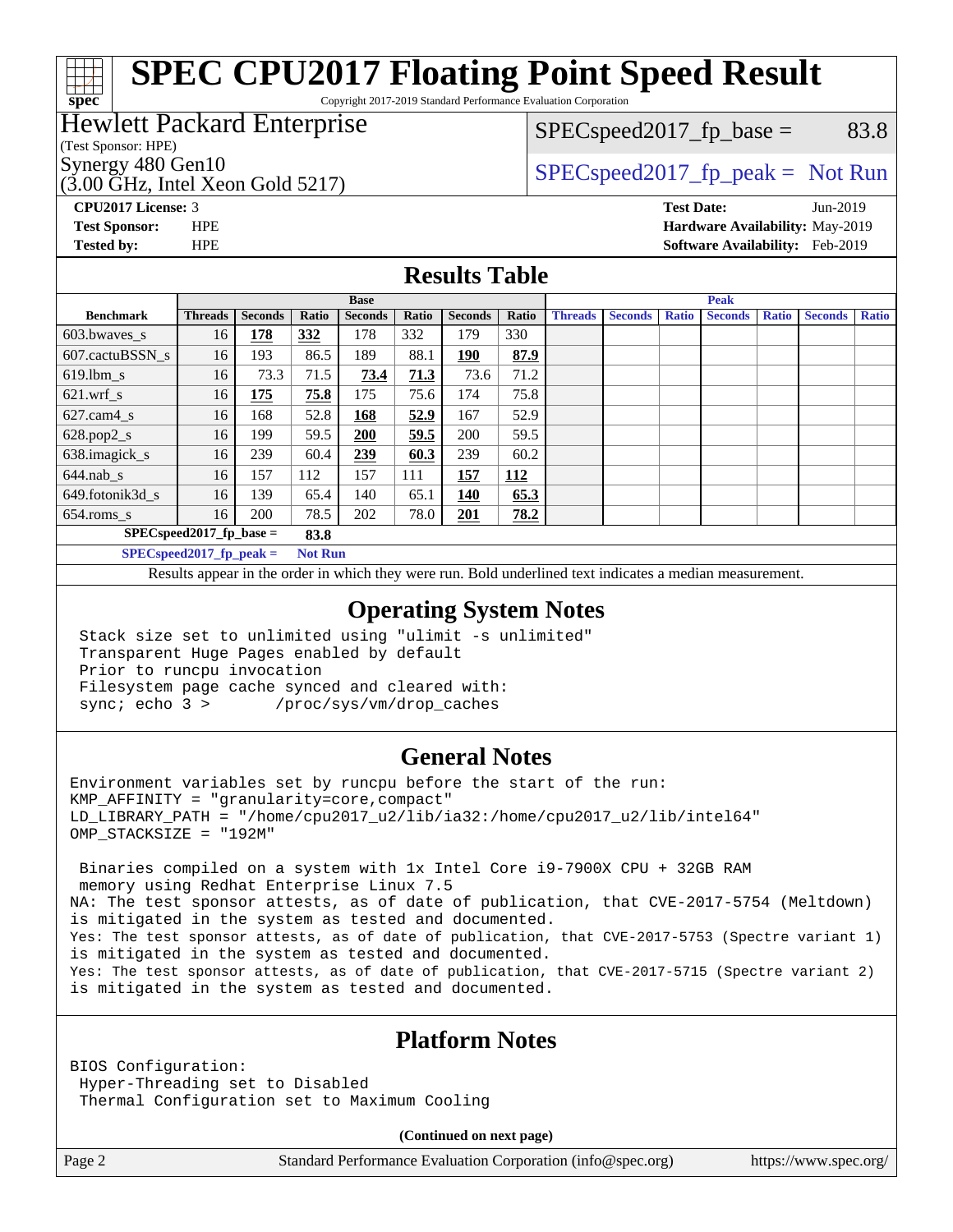## **[SPEC CPU2017 Floating Point Speed Result](http://www.spec.org/auto/cpu2017/Docs/result-fields.html#SPECCPU2017FloatingPointSpeedResult)**

Copyright 2017-2019 Standard Performance Evaluation Corporation

### Hewlett Packard Enterprise

 $SPEC speed2017_fp\_base = 83.8$ 

## (Test Sponsor: HPE)

(3.00 GHz, Intel Xeon Gold 5217)

Synergy 480 Gen10  $S^{perg}$  [SPECspeed2017\\_fp\\_peak =](http://www.spec.org/auto/cpu2017/Docs/result-fields.html#SPECspeed2017fppeak) Not Run

**[spec](http://www.spec.org/)**

**[CPU2017 License:](http://www.spec.org/auto/cpu2017/Docs/result-fields.html#CPU2017License)** 3 **[Test Date:](http://www.spec.org/auto/cpu2017/Docs/result-fields.html#TestDate)** Jun-2019 **[Test Sponsor:](http://www.spec.org/auto/cpu2017/Docs/result-fields.html#TestSponsor)** HPE **[Hardware Availability:](http://www.spec.org/auto/cpu2017/Docs/result-fields.html#HardwareAvailability)** May-2019 **[Tested by:](http://www.spec.org/auto/cpu2017/Docs/result-fields.html#Testedby)** HPE **[Software Availability:](http://www.spec.org/auto/cpu2017/Docs/result-fields.html#SoftwareAvailability)** Feb-2019

#### **[Platform Notes \(Continued\)](http://www.spec.org/auto/cpu2017/Docs/result-fields.html#PlatformNotes)**

Page 3 Standard Performance Evaluation Corporation [\(info@spec.org\)](mailto:info@spec.org) <https://www.spec.org/> Memory Patrol Scrubbing set to Disabled LLC Prefetch set to Enabled LLC Dead Line Allocation set to Disabled Enhanced Processor Performance set to Enabled Workload Profile set to General Peak Frequency Compute Energy/Performance Bias set to Balanced Power Workload Profile set to Custom Numa Group Size Optimization set to Flat Intel UPI Link Power Management set to Enabled Sysinfo program /home/cpu2017\_u2/bin/sysinfo Rev: r5974 of 2018-05-19 9bcde8f2999c33d61f64985e45859ea9 running on sy480g10-2 Thu Jun 27 16:33:00 2019 SUT (System Under Test) info as seen by some common utilities. For more information on this section, see <https://www.spec.org/cpu2017/Docs/config.html#sysinfo> From /proc/cpuinfo model name : Intel(R) Xeon(R) Gold 5217 CPU @ 3.00GHz 2 "physical id"s (chips) 16 "processors" cores, siblings (Caution: counting these is hw and system dependent. The following excerpts from /proc/cpuinfo might not be reliable. Use with caution.) cpu cores : 8 siblings : 8 physical 0: cores 0 1 2 3 4 5 6 7 physical 1: cores 0 1 2 3 4 5 6 7 From lscpu: Architecture: x86\_64 CPU op-mode(s): 32-bit, 64-bit Byte Order: Little Endian CPU(s): 16 On-line CPU(s) list: 0-15 Thread(s) per core: 1 Core(s) per socket: 8 Socket(s): 2 NUMA node(s): 2 Vendor ID: GenuineIntel CPU family: 6 Model: 85 Model name: Intel(R) Xeon(R) Gold 5217 CPU @ 3.00GHz Stepping: 6 CPU MHz: 3000.000 BogoMIPS: 6000.00 Virtualization: VT-x L1d cache: 32K **(Continued on next page)**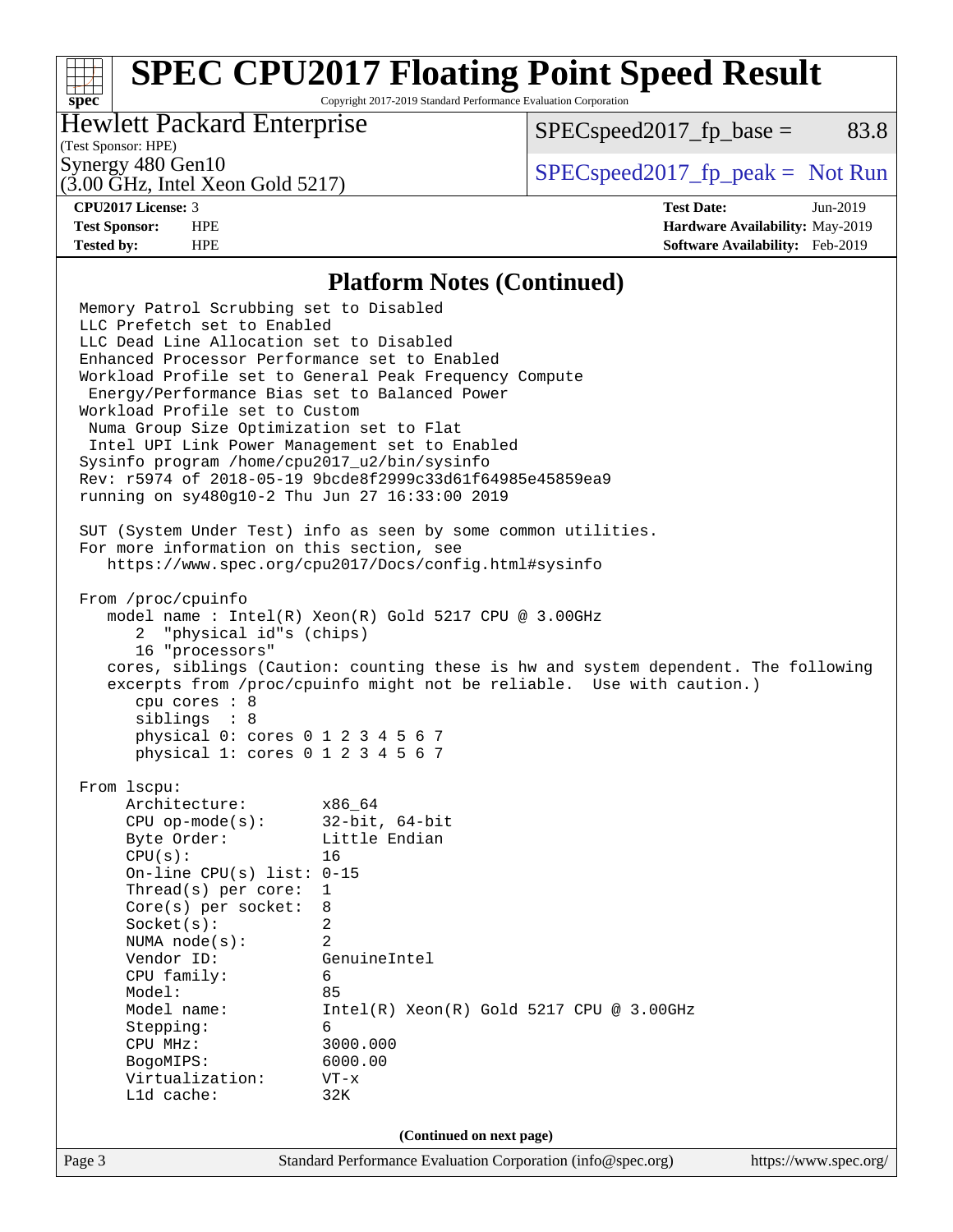#### **[spec](http://www.spec.org/) [SPEC CPU2017 Floating Point Speed Result](http://www.spec.org/auto/cpu2017/Docs/result-fields.html#SPECCPU2017FloatingPointSpeedResult)** Copyright 2017-2019 Standard Performance Evaluation Corporation (Test Sponsor: HPE) Hewlett Packard Enterprise (3.00 GHz, Intel Xeon Gold 5217) Synergy 480 Gen10  $S^{perg}$  [SPECspeed2017\\_fp\\_peak =](http://www.spec.org/auto/cpu2017/Docs/result-fields.html#SPECspeed2017fppeak) Not Run  $SPEC speed2017<sub>fp</sub> base = 83.8$ **[CPU2017 License:](http://www.spec.org/auto/cpu2017/Docs/result-fields.html#CPU2017License)** 3 **[Test Date:](http://www.spec.org/auto/cpu2017/Docs/result-fields.html#TestDate)** Jun-2019 **[Test Sponsor:](http://www.spec.org/auto/cpu2017/Docs/result-fields.html#TestSponsor)** HPE **[Hardware Availability:](http://www.spec.org/auto/cpu2017/Docs/result-fields.html#HardwareAvailability)** May-2019 **[Tested by:](http://www.spec.org/auto/cpu2017/Docs/result-fields.html#Testedby)** HPE **[Software Availability:](http://www.spec.org/auto/cpu2017/Docs/result-fields.html#SoftwareAvailability)** Feb-2019 **[Platform Notes \(Continued\)](http://www.spec.org/auto/cpu2017/Docs/result-fields.html#PlatformNotes)** L1i cache: 32K L2 cache: 1024K<br>
L3 cache: 11264K  $L3$  cache: NUMA node0 CPU(s): 0-7 NUMA node1 CPU(s): 8-15 Flags: fpu vme de pse tsc msr pae mce cx8 apic sep mtrr pge mca cmov pat pse36 clflush dts acpi mmx fxsr sse sse2 ss ht tm pbe syscall nx pdpe1gb rdtscp lm constant\_tsc art arch\_perfmon pebs bts rep\_good nopl xtopology nonstop\_tsc cpuid aperfmperf tsc\_known\_freq pni pclmulqdq dtes64 monitor ds\_cpl vmx smx est tm2 ssse3 sdbg fma cx16 xtpr pdcm pcid dca sse4\_1 sse4\_2 x2apic movbe popcnt tsc\_deadline\_timer aes xsave avx f16c rdrand lahf\_lm abm 3dnowprefetch cpuid\_fault epb cat\_l3 cdp\_l3 invpcid\_single intel\_ppin mba tpr\_shadow vnmi flexpriority ept vpid fsgsbase tsc\_adjust bmi1 hle avx2 smep bmi2 erms invpcid rtm cqm mpx rdt\_a avx512f avx512dq rdseed adx smap clflushopt clwb intel\_pt avx512cd avx512bw avx512vl xsaveopt xsavec xgetbv1 xsaves cqm\_llc cqm\_occup\_llc cqm\_mbm\_total cqm\_mbm\_local ibpb ibrs stibp dtherm ida arat pln pts pku ospke avx512\_vnni arch\_capabilities ssbd /proc/cpuinfo cache data cache size : 11264 KB From numactl --hardware WARNING: a numactl 'node' might or might not correspond to a physical chip. available: 2 nodes (0-1) node 0 cpus: 0 1 2 3 4 5 6 7 node 0 size: 193049 MB node 0 free: 192744 MB node 1 cpus: 8 9 10 11 12 13 14 15 node 1 size: 193307 MB node 1 free: 192854 MB node distances: node 0 1  $0: 10 21$  1: 21 10 From /proc/meminfo MemTotal: 395630156 kB HugePages\_Total: 0 Hugepagesize: 2048 kB From /etc/\*release\* /etc/\*version\* os-release: NAME="SLES" VERSION="15" VERSION\_ID="15" PRETTY\_NAME="SUSE Linux Enterprise Server 15" ID="sles" ID\_LIKE="suse" **(Continued on next page)**

Page 4 Standard Performance Evaluation Corporation [\(info@spec.org\)](mailto:info@spec.org) <https://www.spec.org/>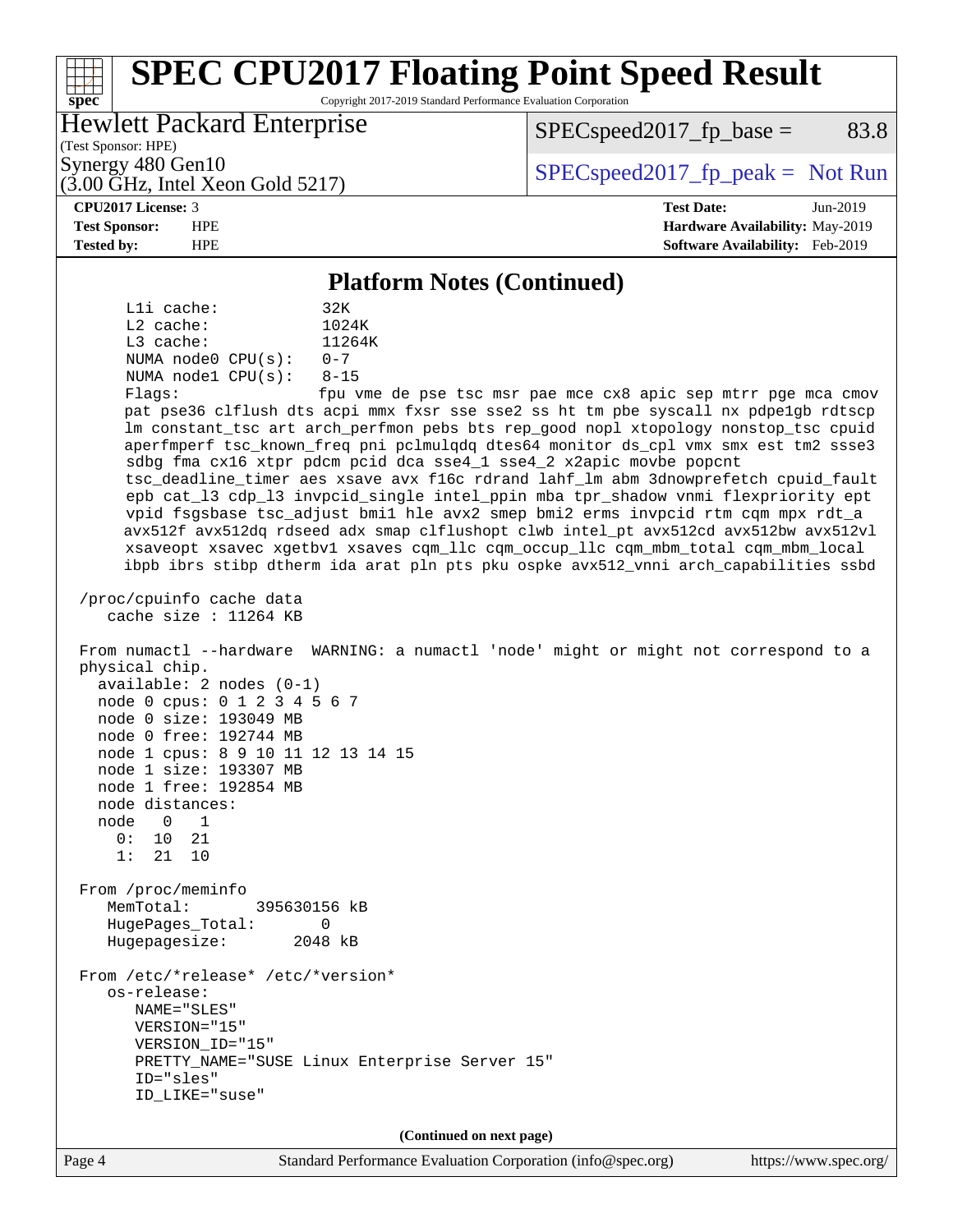#### **[spec](http://www.spec.org/) [SPEC CPU2017 Floating Point Speed Result](http://www.spec.org/auto/cpu2017/Docs/result-fields.html#SPECCPU2017FloatingPointSpeedResult)** Copyright 2017-2019 Standard Performance Evaluation Corporation Hewlett Packard Enterprise  $SPEC speed2017_fp\_base = 83.8$

(Test Sponsor: HPE)

 $(3.00 \text{ GHz}, \text{Intel Xeon}$  Gold 5217)

Synergy 480 Gen10  $SPEC speed2017$  fp\_peak = Not Run

**[CPU2017 License:](http://www.spec.org/auto/cpu2017/Docs/result-fields.html#CPU2017License)** 3 **[Test Date:](http://www.spec.org/auto/cpu2017/Docs/result-fields.html#TestDate)** Jun-2019 **[Test Sponsor:](http://www.spec.org/auto/cpu2017/Docs/result-fields.html#TestSponsor)** HPE **[Hardware Availability:](http://www.spec.org/auto/cpu2017/Docs/result-fields.html#HardwareAvailability)** May-2019 **[Tested by:](http://www.spec.org/auto/cpu2017/Docs/result-fields.html#Testedby)** HPE **[Software Availability:](http://www.spec.org/auto/cpu2017/Docs/result-fields.html#SoftwareAvailability)** Feb-2019

#### **[Platform Notes \(Continued\)](http://www.spec.org/auto/cpu2017/Docs/result-fields.html#PlatformNotes)**

 ANSI\_COLOR="0;32" CPE\_NAME="cpe:/o:suse:sles:15"

uname -a:

 Linux sy480g10-2 4.12.14-23-default #1 SMP Tue May 29 21:04:44 UTC 2018 (cd0437b) x86\_64 x86\_64 x86\_64 GNU/Linux

Kernel self-reported vulnerability status:

 CVE-2017-5754 (Meltdown): Not affected CVE-2017-5753 (Spectre variant 1): Mitigation: \_\_user pointer sanitization CVE-2017-5715 (Spectre variant 2): Mitigation: Indirect Branch Restricted Speculation, IBPB, IBRS\_FW

run-level 3 Jun 27 16:30

 SPEC is set to: /home/cpu2017\_u2 Filesystem Type Size Used Avail Use% Mounted on /dev/sdb2 btrfs 371G 93G 278G 25% /home

 Additional information from dmidecode follows. WARNING: Use caution when you interpret this section. The 'dmidecode' program reads system data which is "intended to allow hardware to be accurately determined", but the intent may not be met, as there are frequent changes to hardware, firmware, and the "DMTF SMBIOS" standard. BIOS HPE I42 05/22/2019 Memory:

24x UNKNOWN NOT AVAILABLE 16 GB 2 rank 2933, configured at 2666

(End of data from sysinfo program)

#### **[Compiler Version Notes](http://www.spec.org/auto/cpu2017/Docs/result-fields.html#CompilerVersionNotes)**

============================================================================== CC 619.lbm\_s(base) 638.imagick\_s(base) 644.nab\_s(base) ------------------------------------------------------------------------------ Intel(R) C Intel(R) 64 Compiler for applications running on Intel(R)  $64$ , Version 19.0.2.187 Build 20190117 Copyright (C) 1985-2019 Intel Corporation. All rights reserved. ------------------------------------------------------------------------------ ============================================================================== FC 607.cactuBSSN\_s(base) ------------------------------------------------------------------------------ Intel(R) C++ Intel(R) 64 Compiler for applications running on Intel(R) 64, Version 19.0.2.187 Build 20190117 Copyright (C) 1985-2019 Intel Corporation. All rights reserved. **(Continued on next page)**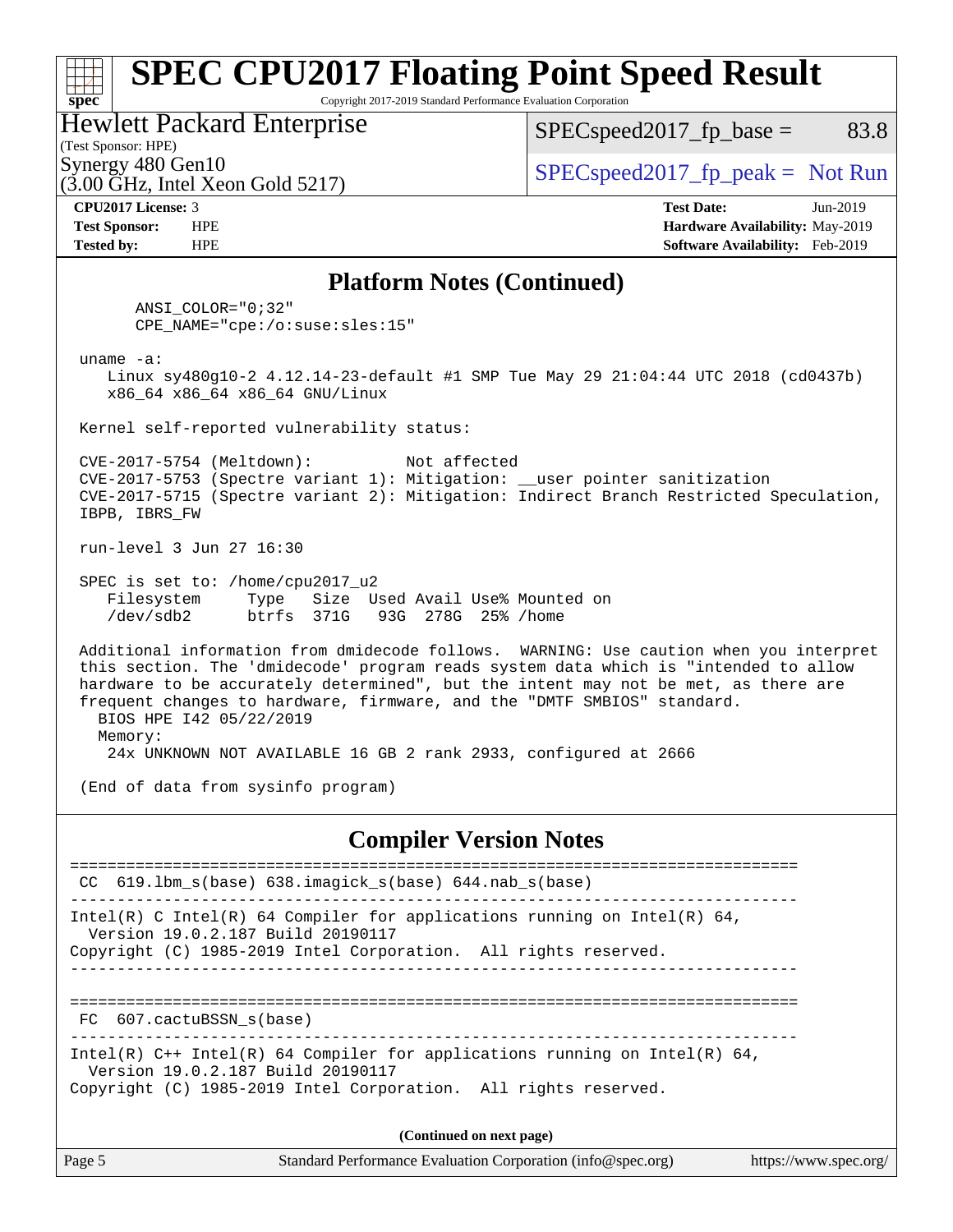# **[spec](http://www.spec.org/)**

# **[SPEC CPU2017 Floating Point Speed Result](http://www.spec.org/auto/cpu2017/Docs/result-fields.html#SPECCPU2017FloatingPointSpeedResult)**

Copyright 2017-2019 Standard Performance Evaluation Corporation

Hewlett Packard Enterprise

(3.00 GHz, Intel Xeon Gold 5217)

 $SPEC speed2017_fp\_base = 83.8$ 

(Test Sponsor: HPE)

Synergy 480 Gen10<br>  $SPEC speed2017<sub>rfp</sub> peak = Not Run$ <br>  $(3.00 GHz<sub>z</sub> Intel Yoon Gold 5217)$ 

**[CPU2017 License:](http://www.spec.org/auto/cpu2017/Docs/result-fields.html#CPU2017License)** 3 **[Test Date:](http://www.spec.org/auto/cpu2017/Docs/result-fields.html#TestDate)** Jun-2019 **[Test Sponsor:](http://www.spec.org/auto/cpu2017/Docs/result-fields.html#TestSponsor)** HPE **[Hardware Availability:](http://www.spec.org/auto/cpu2017/Docs/result-fields.html#HardwareAvailability)** May-2019 **[Tested by:](http://www.spec.org/auto/cpu2017/Docs/result-fields.html#Testedby)** HPE **[Software Availability:](http://www.spec.org/auto/cpu2017/Docs/result-fields.html#SoftwareAvailability)** Feb-2019

#### **[Compiler Version Notes \(Continued\)](http://www.spec.org/auto/cpu2017/Docs/result-fields.html#CompilerVersionNotes)**

## **[Base Compiler Invocation](http://www.spec.org/auto/cpu2017/Docs/result-fields.html#BaseCompilerInvocation)**

[C benchmarks](http://www.spec.org/auto/cpu2017/Docs/result-fields.html#Cbenchmarks):  $\text{icc}$  -m64 -std=c11 [Fortran benchmarks](http://www.spec.org/auto/cpu2017/Docs/result-fields.html#Fortranbenchmarks): [ifort -m64](http://www.spec.org/cpu2017/results/res2019q3/cpu2017-20190709-16100.flags.html#user_FCbase_intel_ifort_64bit_24f2bb282fbaeffd6157abe4f878425411749daecae9a33200eee2bee2fe76f3b89351d69a8130dd5949958ce389cf37ff59a95e7a40d588e8d3a57e0c3fd751) [Benchmarks using both Fortran and C](http://www.spec.org/auto/cpu2017/Docs/result-fields.html#BenchmarksusingbothFortranandC): [ifort -m64](http://www.spec.org/cpu2017/results/res2019q3/cpu2017-20190709-16100.flags.html#user_CC_FCbase_intel_ifort_64bit_24f2bb282fbaeffd6157abe4f878425411749daecae9a33200eee2bee2fe76f3b89351d69a8130dd5949958ce389cf37ff59a95e7a40d588e8d3a57e0c3fd751) [icc -m64 -std=c11](http://www.spec.org/cpu2017/results/res2019q3/cpu2017-20190709-16100.flags.html#user_CC_FCbase_intel_icc_64bit_c11_33ee0cdaae7deeeab2a9725423ba97205ce30f63b9926c2519791662299b76a0318f32ddfffdc46587804de3178b4f9328c46fa7c2b0cd779d7a61945c91cd35) [Benchmarks using Fortran, C, and C++:](http://www.spec.org/auto/cpu2017/Docs/result-fields.html#BenchmarksusingFortranCandCXX) [icpc -m64](http://www.spec.org/cpu2017/results/res2019q3/cpu2017-20190709-16100.flags.html#user_CC_CXX_FCbase_intel_icpc_64bit_4ecb2543ae3f1412ef961e0650ca070fec7b7afdcd6ed48761b84423119d1bf6bdf5cad15b44d48e7256388bc77273b966e5eb805aefd121eb22e9299b2ec9d9) [icc -m64 -std=c11](http://www.spec.org/cpu2017/results/res2019q3/cpu2017-20190709-16100.flags.html#user_CC_CXX_FCbase_intel_icc_64bit_c11_33ee0cdaae7deeeab2a9725423ba97205ce30f63b9926c2519791662299b76a0318f32ddfffdc46587804de3178b4f9328c46fa7c2b0cd779d7a61945c91cd35) [ifort -m64](http://www.spec.org/cpu2017/results/res2019q3/cpu2017-20190709-16100.flags.html#user_CC_CXX_FCbase_intel_ifort_64bit_24f2bb282fbaeffd6157abe4f878425411749daecae9a33200eee2bee2fe76f3b89351d69a8130dd5949958ce389cf37ff59a95e7a40d588e8d3a57e0c3fd751)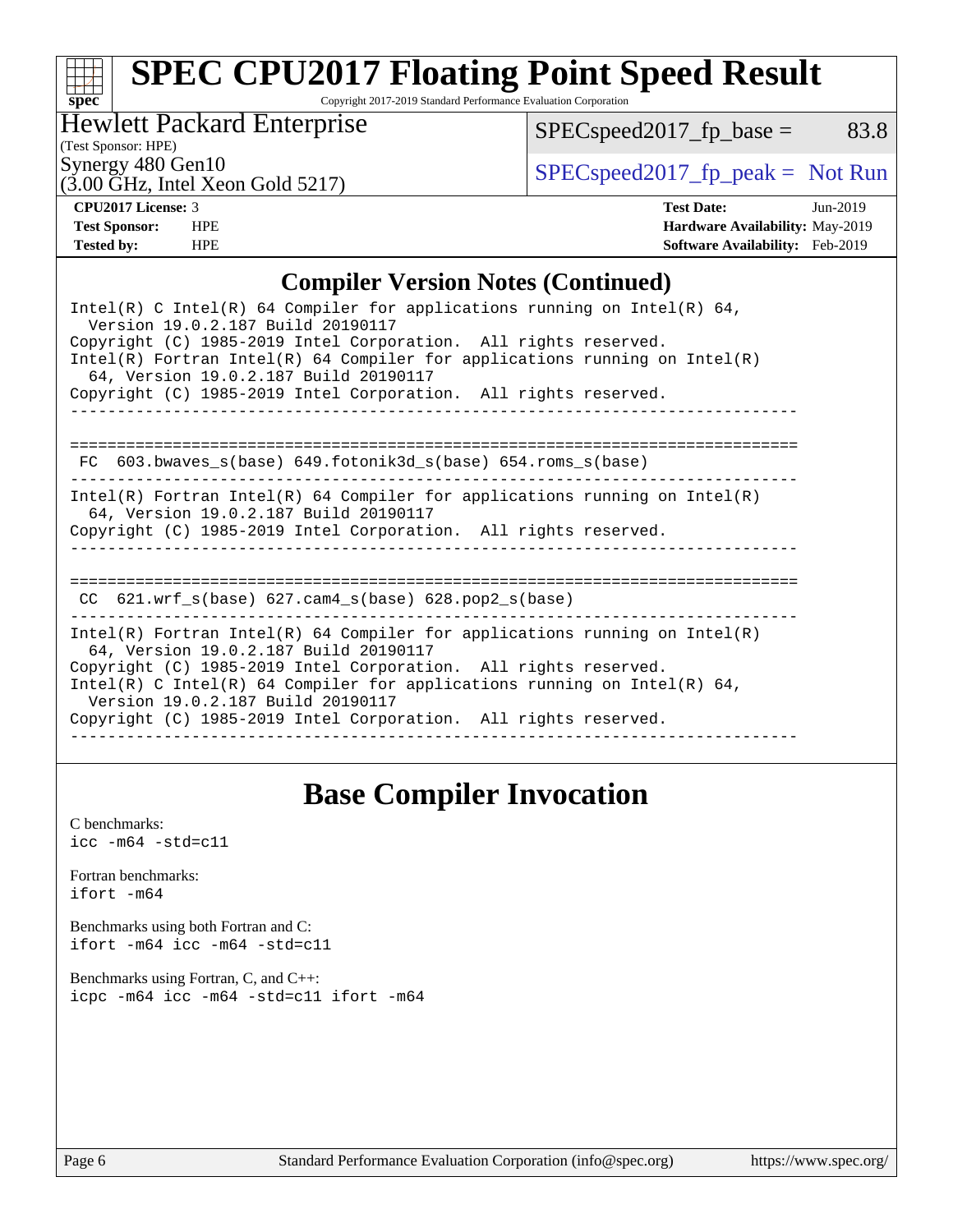# **[SPEC CPU2017 Floating Point Speed Result](http://www.spec.org/auto/cpu2017/Docs/result-fields.html#SPECCPU2017FloatingPointSpeedResult)**

Copyright 2017-2019 Standard Performance Evaluation Corporation

### Hewlett Packard Enterprise

 $SPEC speed2017_fp\_base = 83.8$ 

(Test Sponsor: HPE)

(3.00 GHz, Intel Xeon Gold 5217)

Synergy 480 Gen10  $S^{per}$  [SPECspeed2017\\_fp\\_peak =](http://www.spec.org/auto/cpu2017/Docs/result-fields.html#SPECspeed2017fppeak) Not Run

**[spec](http://www.spec.org/)**

**[CPU2017 License:](http://www.spec.org/auto/cpu2017/Docs/result-fields.html#CPU2017License)** 3 **[Test Date:](http://www.spec.org/auto/cpu2017/Docs/result-fields.html#TestDate)** Jun-2019 **[Test Sponsor:](http://www.spec.org/auto/cpu2017/Docs/result-fields.html#TestSponsor)** HPE **[Hardware Availability:](http://www.spec.org/auto/cpu2017/Docs/result-fields.html#HardwareAvailability)** May-2019 **[Tested by:](http://www.spec.org/auto/cpu2017/Docs/result-fields.html#Testedby)** HPE **[Software Availability:](http://www.spec.org/auto/cpu2017/Docs/result-fields.html#SoftwareAvailability)** Feb-2019

## **[Base Portability Flags](http://www.spec.org/auto/cpu2017/Docs/result-fields.html#BasePortabilityFlags)**

 603.bwaves\_s: [-DSPEC\\_LP64](http://www.spec.org/cpu2017/results/res2019q3/cpu2017-20190709-16100.flags.html#suite_basePORTABILITY603_bwaves_s_DSPEC_LP64) 607.cactuBSSN\_s: [-DSPEC\\_LP64](http://www.spec.org/cpu2017/results/res2019q3/cpu2017-20190709-16100.flags.html#suite_basePORTABILITY607_cactuBSSN_s_DSPEC_LP64) 619.lbm\_s: [-DSPEC\\_LP64](http://www.spec.org/cpu2017/results/res2019q3/cpu2017-20190709-16100.flags.html#suite_basePORTABILITY619_lbm_s_DSPEC_LP64) 621.wrf\_s: [-DSPEC\\_LP64](http://www.spec.org/cpu2017/results/res2019q3/cpu2017-20190709-16100.flags.html#suite_basePORTABILITY621_wrf_s_DSPEC_LP64) [-DSPEC\\_CASE\\_FLAG](http://www.spec.org/cpu2017/results/res2019q3/cpu2017-20190709-16100.flags.html#b621.wrf_s_baseCPORTABILITY_DSPEC_CASE_FLAG) [-convert big\\_endian](http://www.spec.org/cpu2017/results/res2019q3/cpu2017-20190709-16100.flags.html#user_baseFPORTABILITY621_wrf_s_convert_big_endian_c3194028bc08c63ac5d04de18c48ce6d347e4e562e8892b8bdbdc0214820426deb8554edfa529a3fb25a586e65a3d812c835984020483e7e73212c4d31a38223) 627.cam4\_s: [-DSPEC\\_LP64](http://www.spec.org/cpu2017/results/res2019q3/cpu2017-20190709-16100.flags.html#suite_basePORTABILITY627_cam4_s_DSPEC_LP64) [-DSPEC\\_CASE\\_FLAG](http://www.spec.org/cpu2017/results/res2019q3/cpu2017-20190709-16100.flags.html#b627.cam4_s_baseCPORTABILITY_DSPEC_CASE_FLAG) 628.pop2\_s: [-DSPEC\\_LP64](http://www.spec.org/cpu2017/results/res2019q3/cpu2017-20190709-16100.flags.html#suite_basePORTABILITY628_pop2_s_DSPEC_LP64) [-DSPEC\\_CASE\\_FLAG](http://www.spec.org/cpu2017/results/res2019q3/cpu2017-20190709-16100.flags.html#b628.pop2_s_baseCPORTABILITY_DSPEC_CASE_FLAG) [-convert big\\_endian](http://www.spec.org/cpu2017/results/res2019q3/cpu2017-20190709-16100.flags.html#user_baseFPORTABILITY628_pop2_s_convert_big_endian_c3194028bc08c63ac5d04de18c48ce6d347e4e562e8892b8bdbdc0214820426deb8554edfa529a3fb25a586e65a3d812c835984020483e7e73212c4d31a38223) [-assume byterecl](http://www.spec.org/cpu2017/results/res2019q3/cpu2017-20190709-16100.flags.html#user_baseFPORTABILITY628_pop2_s_assume_byterecl_7e47d18b9513cf18525430bbf0f2177aa9bf368bc7a059c09b2c06a34b53bd3447c950d3f8d6c70e3faf3a05c8557d66a5798b567902e8849adc142926523472) 638.imagick\_s: [-DSPEC\\_LP64](http://www.spec.org/cpu2017/results/res2019q3/cpu2017-20190709-16100.flags.html#suite_basePORTABILITY638_imagick_s_DSPEC_LP64) 644.nab\_s: [-DSPEC\\_LP64](http://www.spec.org/cpu2017/results/res2019q3/cpu2017-20190709-16100.flags.html#suite_basePORTABILITY644_nab_s_DSPEC_LP64) 649.fotonik3d\_s: [-DSPEC\\_LP64](http://www.spec.org/cpu2017/results/res2019q3/cpu2017-20190709-16100.flags.html#suite_basePORTABILITY649_fotonik3d_s_DSPEC_LP64) 654.roms\_s: [-DSPEC\\_LP64](http://www.spec.org/cpu2017/results/res2019q3/cpu2017-20190709-16100.flags.html#suite_basePORTABILITY654_roms_s_DSPEC_LP64)

## **[Base Optimization Flags](http://www.spec.org/auto/cpu2017/Docs/result-fields.html#BaseOptimizationFlags)**

#### [C benchmarks](http://www.spec.org/auto/cpu2017/Docs/result-fields.html#Cbenchmarks):

[-xCORE-AVX512](http://www.spec.org/cpu2017/results/res2019q3/cpu2017-20190709-16100.flags.html#user_CCbase_f-xCORE-AVX512) [-ipo](http://www.spec.org/cpu2017/results/res2019q3/cpu2017-20190709-16100.flags.html#user_CCbase_f-ipo) [-O3](http://www.spec.org/cpu2017/results/res2019q3/cpu2017-20190709-16100.flags.html#user_CCbase_f-O3) [-no-prec-div](http://www.spec.org/cpu2017/results/res2019q3/cpu2017-20190709-16100.flags.html#user_CCbase_f-no-prec-div) [-qopt-prefetch](http://www.spec.org/cpu2017/results/res2019q3/cpu2017-20190709-16100.flags.html#user_CCbase_f-qopt-prefetch)

[-ffinite-math-only](http://www.spec.org/cpu2017/results/res2019q3/cpu2017-20190709-16100.flags.html#user_CCbase_f_finite_math_only_cb91587bd2077682c4b38af759c288ed7c732db004271a9512da14a4f8007909a5f1427ecbf1a0fb78ff2a814402c6114ac565ca162485bbcae155b5e4258871) [-qopt-mem-layout-trans=4](http://www.spec.org/cpu2017/results/res2019q3/cpu2017-20190709-16100.flags.html#user_CCbase_f-qopt-mem-layout-trans_fa39e755916c150a61361b7846f310bcdf6f04e385ef281cadf3647acec3f0ae266d1a1d22d972a7087a248fd4e6ca390a3634700869573d231a252c784941a8) [-qopenmp](http://www.spec.org/cpu2017/results/res2019q3/cpu2017-20190709-16100.flags.html#user_CCbase_qopenmp_16be0c44f24f464004c6784a7acb94aca937f053568ce72f94b139a11c7c168634a55f6653758ddd83bcf7b8463e8028bb0b48b77bcddc6b78d5d95bb1df2967) [-DSPEC\\_OPENMP](http://www.spec.org/cpu2017/results/res2019q3/cpu2017-20190709-16100.flags.html#suite_CCbase_DSPEC_OPENMP) [-qopt-prefetch-issue-excl-hint](http://www.spec.org/cpu2017/results/res2019q3/cpu2017-20190709-16100.flags.html#user_CCbase_f-qopt-prefetch-issue-excl-hint) [-ansi-alias](http://www.spec.org/cpu2017/results/res2019q3/cpu2017-20190709-16100.flags.html#user_CCbase_f-ansi-alias) [-complex-limited-range](http://www.spec.org/cpu2017/results/res2019q3/cpu2017-20190709-16100.flags.html#user_CCbase_f-complex-limited-range)

#### [Fortran benchmarks](http://www.spec.org/auto/cpu2017/Docs/result-fields.html#Fortranbenchmarks):

[-DSPEC\\_OPENMP](http://www.spec.org/cpu2017/results/res2019q3/cpu2017-20190709-16100.flags.html#suite_FCbase_DSPEC_OPENMP) [-xCORE-AVX512](http://www.spec.org/cpu2017/results/res2019q3/cpu2017-20190709-16100.flags.html#user_FCbase_f-xCORE-AVX512) [-ipo](http://www.spec.org/cpu2017/results/res2019q3/cpu2017-20190709-16100.flags.html#user_FCbase_f-ipo) [-O3](http://www.spec.org/cpu2017/results/res2019q3/cpu2017-20190709-16100.flags.html#user_FCbase_f-O3) [-no-prec-div](http://www.spec.org/cpu2017/results/res2019q3/cpu2017-20190709-16100.flags.html#user_FCbase_f-no-prec-div) [-qopt-prefetch](http://www.spec.org/cpu2017/results/res2019q3/cpu2017-20190709-16100.flags.html#user_FCbase_f-qopt-prefetch) [-ffinite-math-only](http://www.spec.org/cpu2017/results/res2019q3/cpu2017-20190709-16100.flags.html#user_FCbase_f_finite_math_only_cb91587bd2077682c4b38af759c288ed7c732db004271a9512da14a4f8007909a5f1427ecbf1a0fb78ff2a814402c6114ac565ca162485bbcae155b5e4258871) [-qopt-mem-layout-trans=4](http://www.spec.org/cpu2017/results/res2019q3/cpu2017-20190709-16100.flags.html#user_FCbase_f-qopt-mem-layout-trans_fa39e755916c150a61361b7846f310bcdf6f04e385ef281cadf3647acec3f0ae266d1a1d22d972a7087a248fd4e6ca390a3634700869573d231a252c784941a8) [-qopenmp](http://www.spec.org/cpu2017/results/res2019q3/cpu2017-20190709-16100.flags.html#user_FCbase_qopenmp_16be0c44f24f464004c6784a7acb94aca937f053568ce72f94b139a11c7c168634a55f6653758ddd83bcf7b8463e8028bb0b48b77bcddc6b78d5d95bb1df2967) [-qopt-prefetch-issue-excl-hint](http://www.spec.org/cpu2017/results/res2019q3/cpu2017-20190709-16100.flags.html#user_FCbase_f-qopt-prefetch-issue-excl-hint) [-ansi-alias](http://www.spec.org/cpu2017/results/res2019q3/cpu2017-20190709-16100.flags.html#user_FCbase_f-ansi-alias) [-complex-limited-range](http://www.spec.org/cpu2017/results/res2019q3/cpu2017-20190709-16100.flags.html#user_FCbase_f-complex-limited-range) [-nostandard-realloc-lhs](http://www.spec.org/cpu2017/results/res2019q3/cpu2017-20190709-16100.flags.html#user_FCbase_f_2003_std_realloc_82b4557e90729c0f113870c07e44d33d6f5a304b4f63d4c15d2d0f1fab99f5daaed73bdb9275d9ae411527f28b936061aa8b9c8f2d63842963b95c9dd6426b8a)

[Benchmarks using both Fortran and C](http://www.spec.org/auto/cpu2017/Docs/result-fields.html#BenchmarksusingbothFortranandC):

[-xCORE-AVX512](http://www.spec.org/cpu2017/results/res2019q3/cpu2017-20190709-16100.flags.html#user_CC_FCbase_f-xCORE-AVX512) [-ipo](http://www.spec.org/cpu2017/results/res2019q3/cpu2017-20190709-16100.flags.html#user_CC_FCbase_f-ipo) [-O3](http://www.spec.org/cpu2017/results/res2019q3/cpu2017-20190709-16100.flags.html#user_CC_FCbase_f-O3) [-no-prec-div](http://www.spec.org/cpu2017/results/res2019q3/cpu2017-20190709-16100.flags.html#user_CC_FCbase_f-no-prec-div) [-qopt-prefetch](http://www.spec.org/cpu2017/results/res2019q3/cpu2017-20190709-16100.flags.html#user_CC_FCbase_f-qopt-prefetch) [-ffinite-math-only](http://www.spec.org/cpu2017/results/res2019q3/cpu2017-20190709-16100.flags.html#user_CC_FCbase_f_finite_math_only_cb91587bd2077682c4b38af759c288ed7c732db004271a9512da14a4f8007909a5f1427ecbf1a0fb78ff2a814402c6114ac565ca162485bbcae155b5e4258871) [-qopt-mem-layout-trans=4](http://www.spec.org/cpu2017/results/res2019q3/cpu2017-20190709-16100.flags.html#user_CC_FCbase_f-qopt-mem-layout-trans_fa39e755916c150a61361b7846f310bcdf6f04e385ef281cadf3647acec3f0ae266d1a1d22d972a7087a248fd4e6ca390a3634700869573d231a252c784941a8) [-qopenmp](http://www.spec.org/cpu2017/results/res2019q3/cpu2017-20190709-16100.flags.html#user_CC_FCbase_qopenmp_16be0c44f24f464004c6784a7acb94aca937f053568ce72f94b139a11c7c168634a55f6653758ddd83bcf7b8463e8028bb0b48b77bcddc6b78d5d95bb1df2967) [-DSPEC\\_OPENMP](http://www.spec.org/cpu2017/results/res2019q3/cpu2017-20190709-16100.flags.html#suite_CC_FCbase_DSPEC_OPENMP) [-qopt-prefetch-issue-excl-hint](http://www.spec.org/cpu2017/results/res2019q3/cpu2017-20190709-16100.flags.html#user_CC_FCbase_f-qopt-prefetch-issue-excl-hint) [-ansi-alias](http://www.spec.org/cpu2017/results/res2019q3/cpu2017-20190709-16100.flags.html#user_CC_FCbase_f-ansi-alias) [-complex-limited-range](http://www.spec.org/cpu2017/results/res2019q3/cpu2017-20190709-16100.flags.html#user_CC_FCbase_f-complex-limited-range) [-nostandard-realloc-lhs](http://www.spec.org/cpu2017/results/res2019q3/cpu2017-20190709-16100.flags.html#user_CC_FCbase_f_2003_std_realloc_82b4557e90729c0f113870c07e44d33d6f5a304b4f63d4c15d2d0f1fab99f5daaed73bdb9275d9ae411527f28b936061aa8b9c8f2d63842963b95c9dd6426b8a)

[Benchmarks using Fortran, C, and C++:](http://www.spec.org/auto/cpu2017/Docs/result-fields.html#BenchmarksusingFortranCandCXX)

[-xCORE-AVX512](http://www.spec.org/cpu2017/results/res2019q3/cpu2017-20190709-16100.flags.html#user_CC_CXX_FCbase_f-xCORE-AVX512) [-ipo](http://www.spec.org/cpu2017/results/res2019q3/cpu2017-20190709-16100.flags.html#user_CC_CXX_FCbase_f-ipo) [-O3](http://www.spec.org/cpu2017/results/res2019q3/cpu2017-20190709-16100.flags.html#user_CC_CXX_FCbase_f-O3) [-no-prec-div](http://www.spec.org/cpu2017/results/res2019q3/cpu2017-20190709-16100.flags.html#user_CC_CXX_FCbase_f-no-prec-div) [-qopt-prefetch](http://www.spec.org/cpu2017/results/res2019q3/cpu2017-20190709-16100.flags.html#user_CC_CXX_FCbase_f-qopt-prefetch) [-ffinite-math-only](http://www.spec.org/cpu2017/results/res2019q3/cpu2017-20190709-16100.flags.html#user_CC_CXX_FCbase_f_finite_math_only_cb91587bd2077682c4b38af759c288ed7c732db004271a9512da14a4f8007909a5f1427ecbf1a0fb78ff2a814402c6114ac565ca162485bbcae155b5e4258871) [-qopt-mem-layout-trans=4](http://www.spec.org/cpu2017/results/res2019q3/cpu2017-20190709-16100.flags.html#user_CC_CXX_FCbase_f-qopt-mem-layout-trans_fa39e755916c150a61361b7846f310bcdf6f04e385ef281cadf3647acec3f0ae266d1a1d22d972a7087a248fd4e6ca390a3634700869573d231a252c784941a8) [-qopenmp](http://www.spec.org/cpu2017/results/res2019q3/cpu2017-20190709-16100.flags.html#user_CC_CXX_FCbase_qopenmp_16be0c44f24f464004c6784a7acb94aca937f053568ce72f94b139a11c7c168634a55f6653758ddd83bcf7b8463e8028bb0b48b77bcddc6b78d5d95bb1df2967) [-DSPEC\\_OPENMP](http://www.spec.org/cpu2017/results/res2019q3/cpu2017-20190709-16100.flags.html#suite_CC_CXX_FCbase_DSPEC_OPENMP) [-qopt-prefetch-issue-excl-hint](http://www.spec.org/cpu2017/results/res2019q3/cpu2017-20190709-16100.flags.html#user_CC_CXX_FCbase_f-qopt-prefetch-issue-excl-hint) [-ansi-alias](http://www.spec.org/cpu2017/results/res2019q3/cpu2017-20190709-16100.flags.html#user_CC_CXX_FCbase_f-ansi-alias) [-complex-limited-range](http://www.spec.org/cpu2017/results/res2019q3/cpu2017-20190709-16100.flags.html#user_CC_CXX_FCbase_f-complex-limited-range) [-nostandard-realloc-lhs](http://www.spec.org/cpu2017/results/res2019q3/cpu2017-20190709-16100.flags.html#user_CC_CXX_FCbase_f_2003_std_realloc_82b4557e90729c0f113870c07e44d33d6f5a304b4f63d4c15d2d0f1fab99f5daaed73bdb9275d9ae411527f28b936061aa8b9c8f2d63842963b95c9dd6426b8a)

The flags files that were used to format this result can be browsed at <http://www.spec.org/cpu2017/flags/HPE-ic19.0u1-flags-linux64.html> <http://www.spec.org/cpu2017/flags/HPE-Platform-Flags-Intel-V1.2-CLX-revB.html>